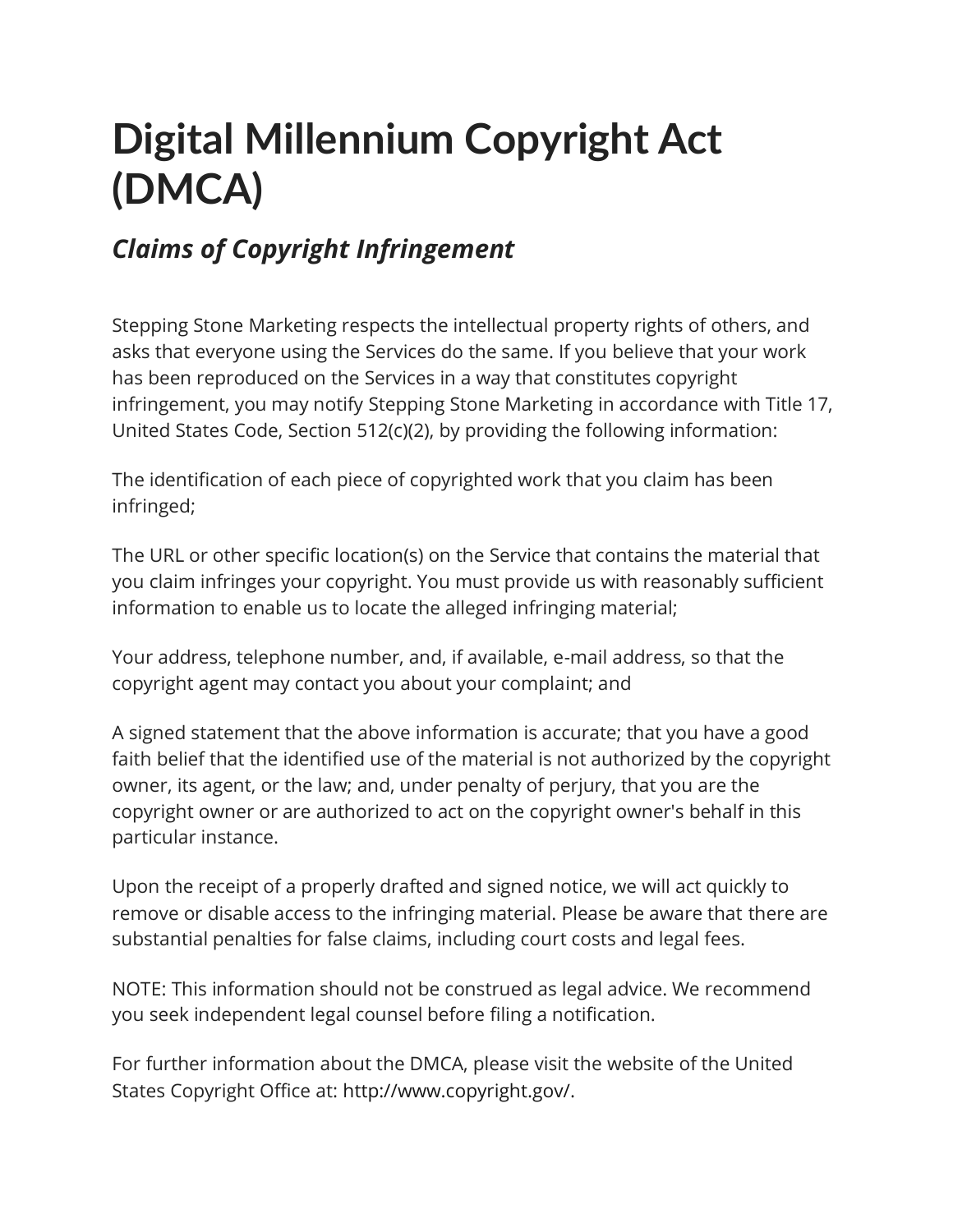Notices of copyright infringement claims should be sent as follows:

By e-mail: raechelstone@outlook.com

Email Notices: If you give notice of copyright infringement by e-mail, we may begin investigating the alleged copyright infringement; however, we must receive your signed statement as an attachment to your e-mail before we are required to take any action.

# **Website Standard Terms And Conditions**

#### *Introduction.*

These Website Terms And Conditions (these "Terms" or these "Website Standard Terms And Conditions") contained herein on this webpage, shall govern your use of this website, including all pages within this website (collectively referred to herein below as this "Website"). These Terms apply in full force and effect to your use of this Website and by using this Website, you expressly accept all terms and conditions contained herein in full. You must not use this Website, if you have any objection to any of these Website Standard Terms And Conditions. This Website is not for use by any minors (defined as those who are not at least 18 years of age), and you must not use this Website if you a minor.

# *Intellectual Property Rights*

Other than content you own, which you may have opted to include on this Website, under these Terms, Annie Walrand and/or its licensors own all rights to the intellectual property and material contained in this Website, and all such rights are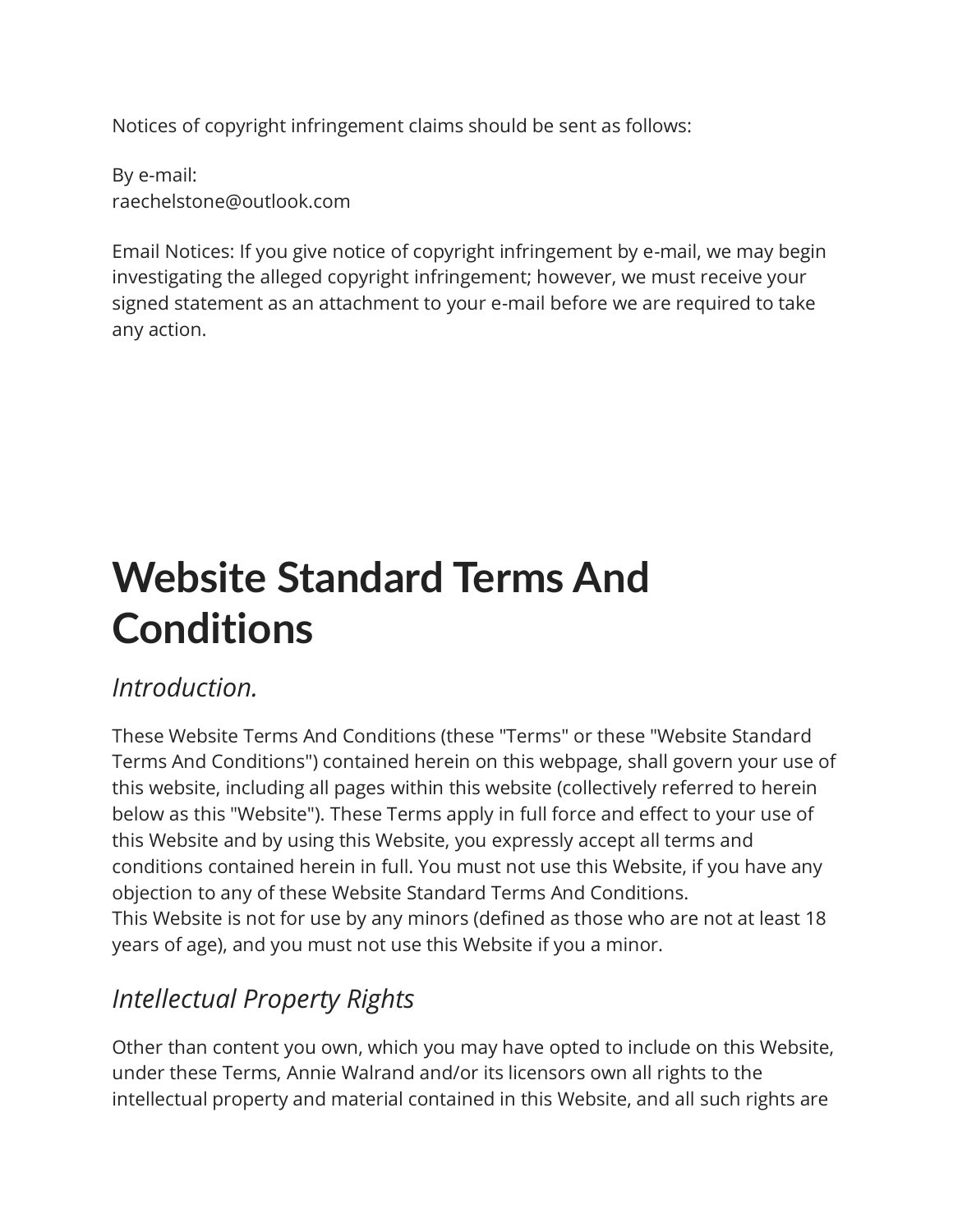reserved.

You are granted a limited license only, subject to the restrictions provided in these Terms, for purposes of viewing the material contained on this Website,

### *Restrictions.*

You are expressly and emphatically restricted from all of the following:

- publishing any Website material in any media;
- selling, sublicensing and/or otherwise commercializing any Website material;
- publicly performing and/or showing any Website material;
- using this Website in any way that is, or may be, damaging to this Website;
- using this Website in any way that impacts user access to this Website;
- using this Website contrary to applicable laws and regulations, or in a way that causes, or may cause, harm to the Website, or to any person or business entity;
- engaging in any data mining, data harvesting, data extracting or any other similar activity in relation to this Website, or while using this Website;
- using this Website to engage in any advertising or marketing;

Certain areas of this Website are restricted from access by you and Annie Walrand may further restrict access by you to any areas of this Website, at any time, in its sole and absolute discretion. Any user ID and password you may have for this Website are confidential and you must maintain confidentiality of such information.

#### *Your Content.*

In these Website Standard Terms and Conditions, "Your Content" shall mean any audio, video, text, images or other material you choose to display on this Website. With respect to Your Content, by displaying it, you grant Annie Walrand a nonexclusive, worldwide, irrevocable, royalty-free, sublicensable license to use, reproduce, adapt, publish, translate and distribute it in any and all media.

Your Content must be your own and must not be infringing on any third party's rights. Annie Walrand reserves the right to remove any of Your Content from this Website at any time, and for any reason, without notice.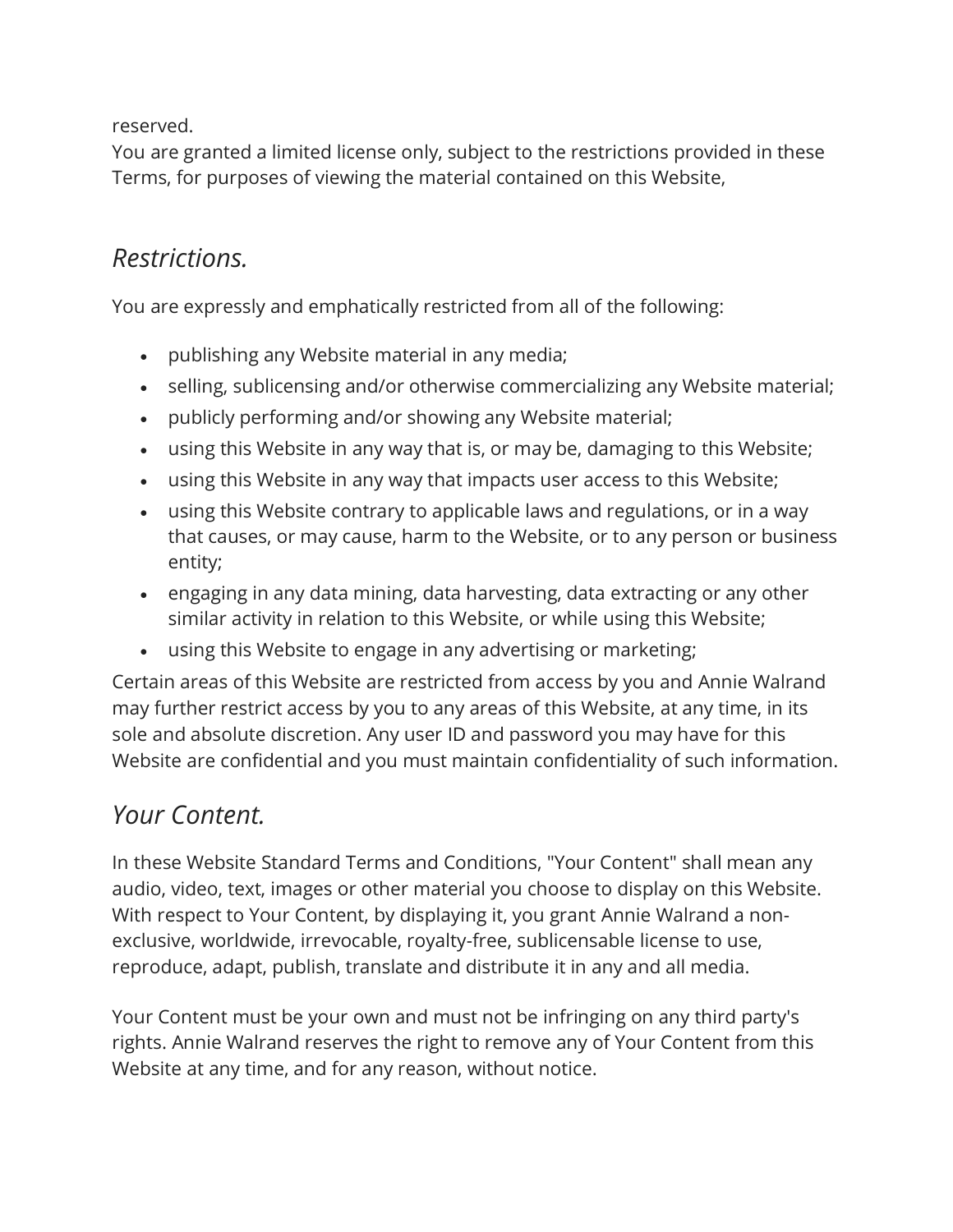#### *No warranties.*

Stepping Stone Marketing & Website Design PROVIDES THE SERVICES "AS IS," "WITH ALL FAULTS" AND "AS AVAILABLE," AND THE ENTIRE RISK AS TO SATISFACTORY QUALITY, PERFORMANCE, ACCURACY, AND EFFORT IS WITH YOU. TO THE MAXIMUM EXTENT PERMITTED BY APPLICABLE LAW, Stepping Stone Marketing & Website Design AND ITS SUPPLIERS MAKE NO REPRESENTATIONS, WARRANTIES OR CONDITIONS, EXPRESS OR IMPLIED. Stepping Stone Marketing & Website Design AND ITS SUPPLIERS EXPRESSLY DISCLAIM ANY AND ALL WARRANTIES OR CONDITIONS, EXPRESS, STATUTORY AND IMPLIED, INCLUDING WITHOUT LIMITATION (A) WARRANTIES OR CONDITIONS OF MERCHANTABILITY, FITNESS FOR A PARTICULAR PURPOSE, WORKMANLIKE EFFORT, ACCURACY, TITLE, QUIET ENJOYMENT, NO ENCUMBRANCES, NO LIENS AND NON-INFRINGEMENT, (B) WARRANTIES OR CONDITIONS ARISING THROUGH COURSE OF DEALING OR USAGE OF TRADE, AND (C) WARRANTIES OR CONDITIONS OF UNINTERRUPTED OR ERROR-FREE ACCESS OR USE.

## *Liability Limitation & Exclusive Remedy.*

IN NO EVENT WILL Stepping Stone Marketing & Website Design OR ANY SUPPLIER BE LIABLE FOR ANY DAMAGES, INCLUDING WITHOUT LIMITATION ANY INDIRECT, CONSEQUENTIAL, SPECIAL, INCIDENTAL, OR PUNITIVE DAMAGES ARISING OUT OF, BASED ON, OR RESULTING FROM THESE TERMS OF USE OR YOUR USE OF THE SERVICES, EVEN IF SUCH PARTY HAS BEEN ADVISED OF THE POSSIBILITY OF SUCH DAMAGES. THE EXCLUSION OF DAMAGES UNDER THIS PARAGRAPH IS INDEPENDENT OF YOUR EXCLUSIVE REMEDY SET FORTH BELOW AND SURVIVES IN THE EVENT SUCH REMEDY FAILS OF ITS ESSENTIAL PURPOSE OR IS OTHERWISE DEEMED UNENFORCEABLE. THESE LIMITATIONS AND EXCLUSIONS APPLY WITHOUT REGARD TO WHETHER THE DAMAGES ARISE FROM (A) BREACH OF CONTRACT, (B) BREACH OF WARRANTY, (C) NEGLIGENCE, OR (D) ANY OTHER CAUSE OF ACTION, TO THE EXTENT SUCH EXCLUSION AND LIMITATIONS ARE NOT PROHIBITED BY APPLICABLE LAW. IF YOU DO NOT AGREE WITH ANY PART OF THESE TERMS OF USE, OR YOU HAVE ANY DISPUTE OR CLAIM AGAINST Stepping Stone Marketing & Website Design OR ITS SUPPLIERS WITH RESPECT TO THESE TERMS OF USE OR THE SERVICES, THEN YOUR SOLE AND EXCLUSIVE REMEDY IS TO DISCONTINUE USING THE SERVICES.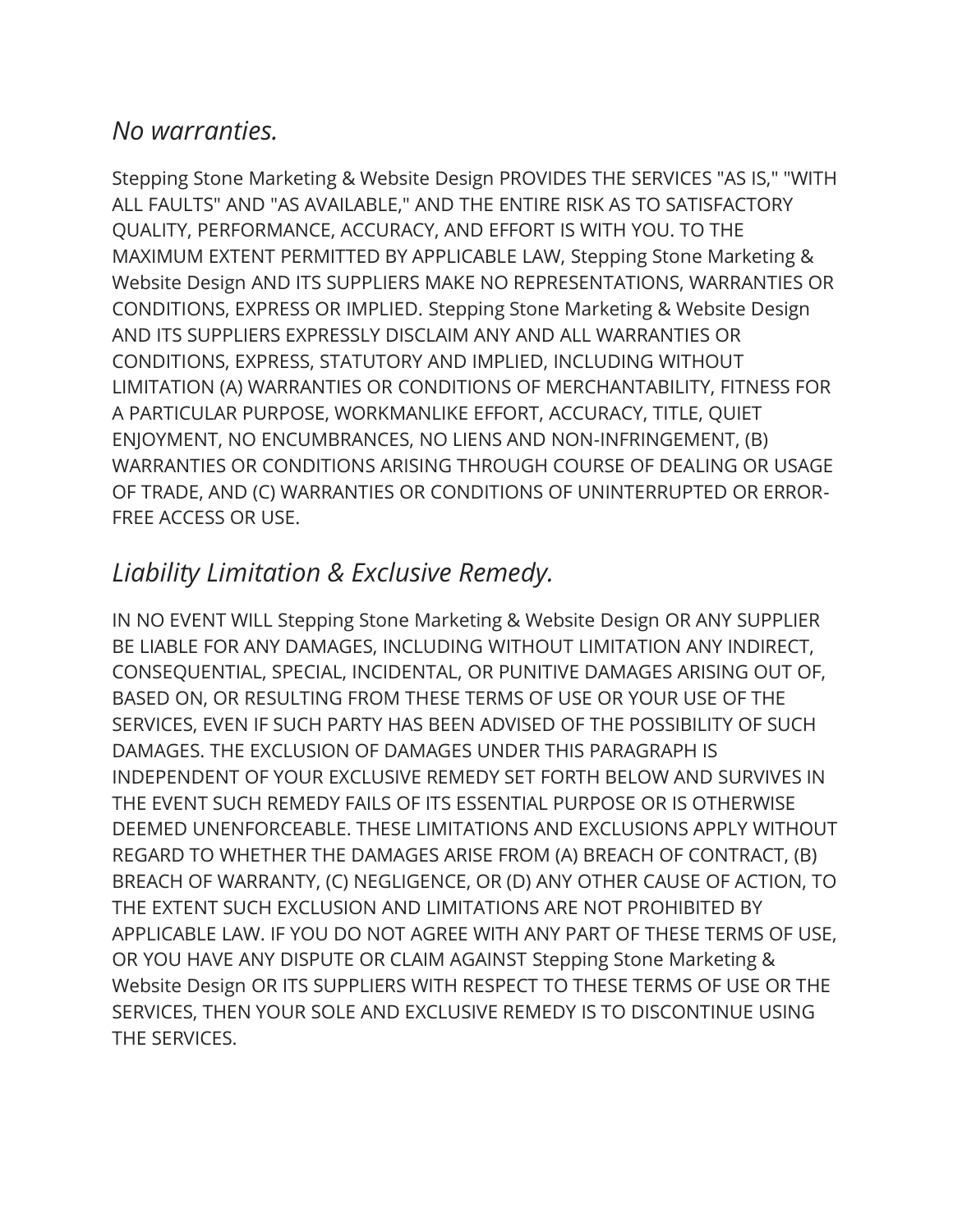# *Indemnification.*

You agree to defend and hold Stepping Stone Marketing & Website Design, its affiliates, and their respective directors, officers, employees, and agents harmless from any and all claims and demands made by any third party due to or arising out of your breach of these Terms of Service, your use of the Services, your violation of any law or the rights of a third party, or any submission made through your user account on the Services or that you otherwise make available through the Services.

## *Release.*

You release Stepping Stone Marketing & Website Design, its affiliates, and their respective directors, officers, employees and agents from all liability related to any and all claims and demands you may assert against any third party arising out of the Services. If you are a California resident, you waive California Civil Code Section 1542, which states, "A general release does not extend to claims which the creditor does not know or suspect to exist in his or her favor at the time of executing the release, which if known by him or her must have materially affected his or her settlement with the debtor."

# *Severability.*

If any provision of these Terms is found to be unenforceable or invalid under any applicable law, such unenforceability or invalidity shall not render these Terms unenforceable or invalid, and such provisions shall be deleted without affecting the remaining provisions herein.

# *Variation of Terms.*

Annie Walrand is permitted to revise these Terms at any time as it sees fit, and by using this Website you are expected to review such Terms on a regular basis to ensure you understand all terms and conditions governing use of this Website.

## *Assignment.*

Annie Walrand shall be permitted to assign, transfer, and subcontract its rights and/or obligations under these Terms without any notification or consent required.